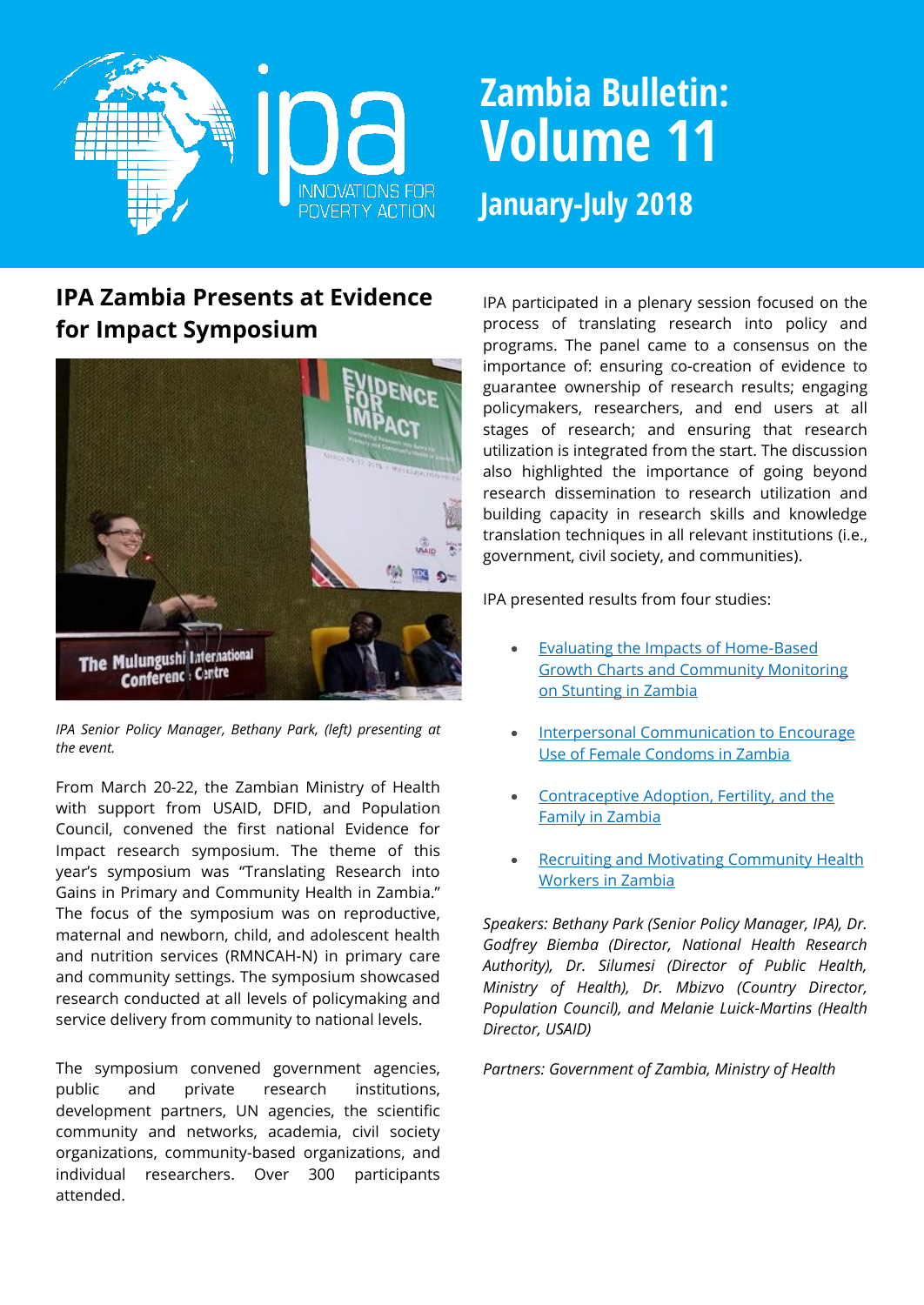## **IPA Zambia Presents at the Third National Food and Nutrition Summit**

From April 24 - April 26, the National Food and Nutrition Commission of Zambia hosted the third National Food and Nutrition Summit in Lusaka. Also known as the Third International Conference on Nutrition (ICN3), the event focused on the role of nutrition in driving sustainable development and was sponsored and attended by a range of government, research, and aid organizations. IPA Zambia presented a poster on a study evaluating the effect of growth charts on child development. ICN3 highlighted the importance of multi-sectoral, multipartner approaches to combat global and regional food and nutrition insecurity.

*Researchers: Günther Fink (Swiss Tropical and Public Health Institute), Rachel Levenson (Harvard University), Peter Rockers (Boston University), and Sarah Tembo (IPA Zambia).*

#### **IPA Zambia Presents at 10th ICT4D Conference in Lusaka**

IPA Zambia Country Director, Carlos Acero, presented at the 10th Conference of Information and Communication Technologies for Development (ICT4D) that was held from May 8 - May 10, 2018 in Lusaka. Carlos' presentation focused on the potential benefits of digital wage payments for women and employers, based on the existing evidence from studies in Afghanistan, Bangladesh, Niger, and India that tested the introduction of digital instead of cash payments for wages and social safety net transfers. Overall, the studies found that digital payments can save recipients time, increase use of formal savings, improve recipients' ability to manage shocks and give women control over the money they earn, and encourage the use of formal financial services. The research also identified access barriers, including agent liquidity and gender-based norms to access and use mobile accounts, which undermined the expected impact of the digitization of salary payments. More research is needed to design and test solutions to overcome these barriers.

*Speaker: Carlos Acero (IPA Zambia Country Director)*

## **IPA Zambia Co-Hosts Event on the Allocation of Teachers across Public Schools in Zambia**



*Researcher Torsten Figueiredo Walter presenting at the dissemination.*

On June 22, IPA and the International Growth Centre (IGC), in collaboration with the Zambian Ministry of General Education (MoGE), hosted a policy dissemination event on results from a study titled "The Allocation of Teachers across Public Schools in Zambia" led by Torsten Figueiredo Walter (London School of Economics). The event was attended by 30 stakeholders including representatives from the MoGE and members of civil society.

IGC Country Director, Dr. Anand Rajaram, opened the event by highlighting the importance of understanding the allocation of teachers as they are a key input in determining development outcomes. This study was therefore timely as it provided key insights into understanding how and where a key government input—teachers in this case—were allocated and, more importantly, provided possible solutions to solving the misallocation problem.

Torsten reported large staffing inequities across public schools. While 10 percent of public primary school pupils attend schools with a pupil-teacher ratio (PTR) below 30 pupils per teacher, 16 percent of pupils—approximately 475,000 children—go to schools with PTR above 80. Imbalances are largely concentrated within rather than across districts and are linked to administrative challenges in teacher workforce management, including uneven enforcement of the MoGE's staffing guidelines, weak deployment and transfer policies, payroll mismatch, and inadequate budgeting of teaching positions, meaning teachers are not being effectively deployed, retained, and transferred where they might be needed. Results showed that districts with larger